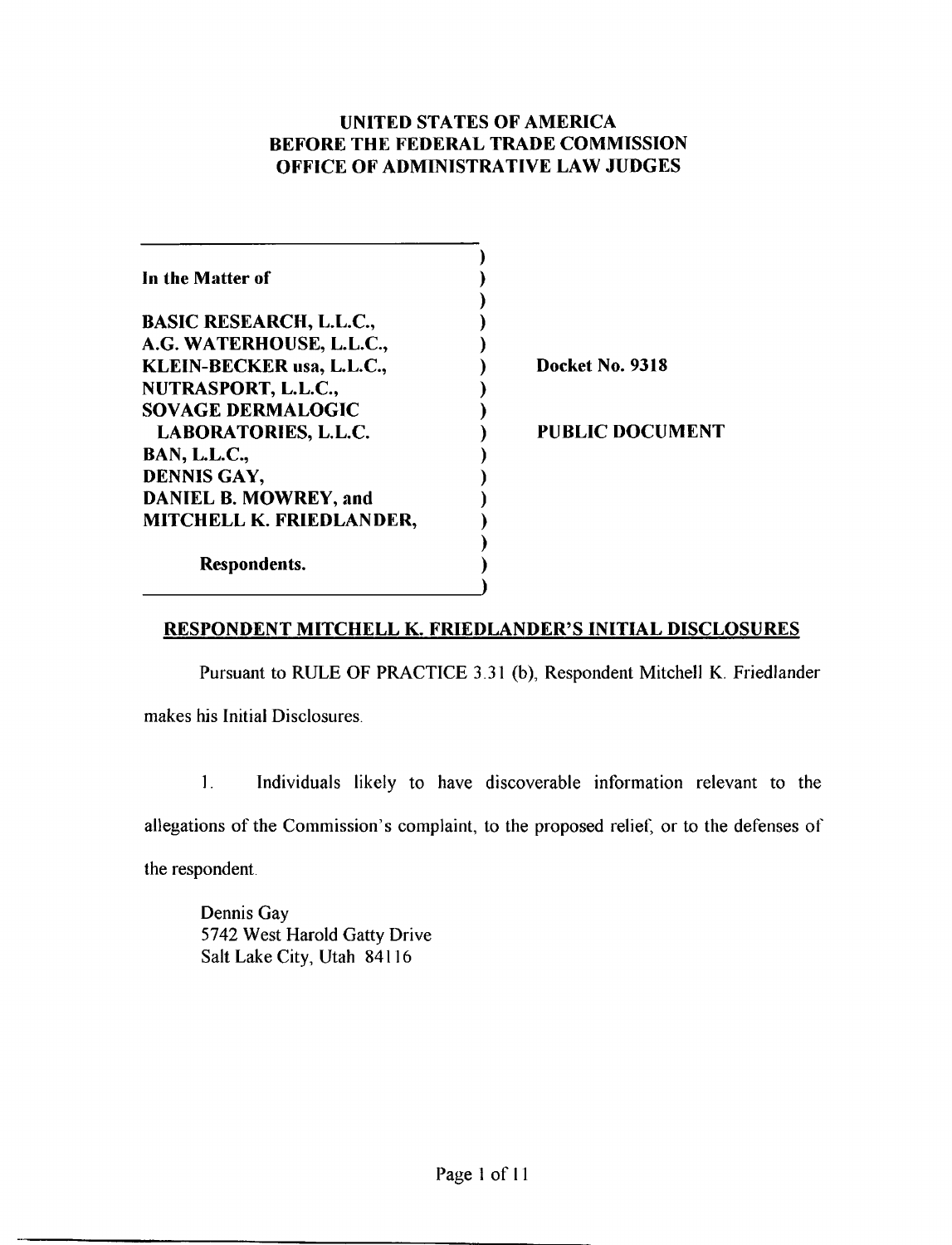Mitchell Friedlander 5742 West Harold Gatty Drive Salt Lake City, Utah 84116

Daniel Mowrey, Ph.D. 5742 West Harold Gatty Drive Salt Lake City, Utah 84 1 16

Carla Fobbs 5742 West Harold Gatty Drive Salt Lake City, Utah 84116

Nathalie Chevreau, Ph.D. 5742 West Harold Gatty Drive Salt Lake City, Utah 841 16

Gina Gay 5742 West Harold Gatty Drive Salt Lake City, Utah 84116

Stephen Nagin 3225 Aviation Ave.  $-3<sup>rd</sup>$  Floor Miami, FL 33133-4741 (305) 854-5353

Patton Boggs 1660 Lincoln Street, #I900 Denver, CO 80264

Martin Hahn HOGAN & HARTSON 555 13th Street NW Washington, DC 20004

Kellie Andrews Committee on Energy & Commerce 3 16 Ford Building Washington, D.C. 20515

David Nelson Address Unknown

Andrea Levine NAD 70 West 36<sup>th</sup> Street New York, NY 10018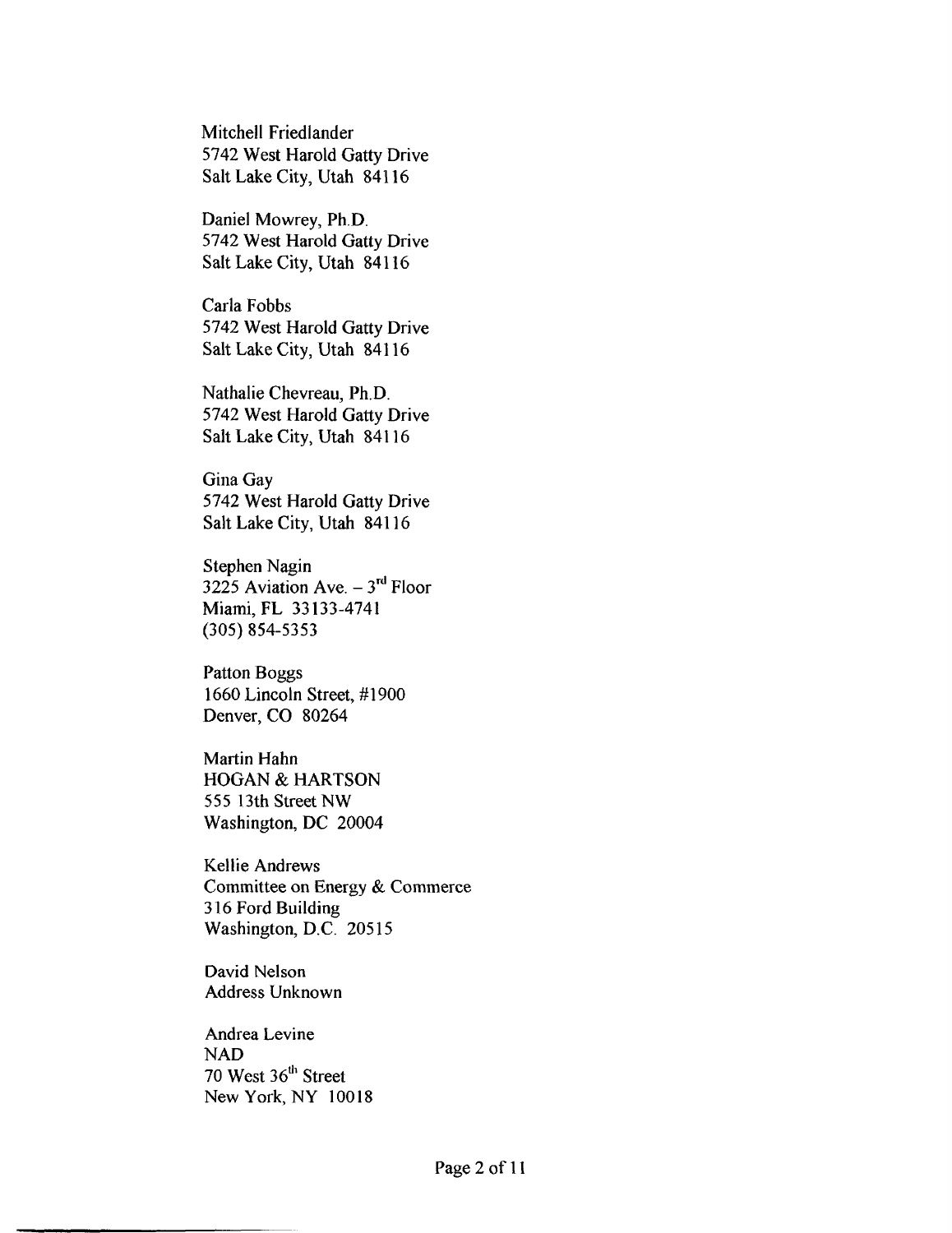David Mallen NAD 70 West 36<sup>th</sup> Street New York, **NY** 10018

Walter Gross Division of Enforcement Bureau of Consumer Protection Federal Trade Commission 600 Pennsylvania Avenue, N . W Washington, D.C. 20580

Joshua S. Millard Division of Enforcement Bureau of Consumer Protection Federal Trade Commission 600 Pennsylvania Avenue, N.W Washington, D.C. 20580

Jonathan Cowen Division of Enforcement Bureau of Consumer Protection Federal Trade Commission 600 Pennsylvania Avenue, N. W. Washington, D.C. 20580

Richard Cleland Bureau of Consumer Protection Federal Trade Commission 600 Pennsylvania Avenue, N. **W.**  Washington, D.C. 20580

Timothy J. Muris Federal Trade Commission 601 New Jersey Ave., N.W., Suite NJ-2122 Washington, D.C. 20001

Mozelle W. Thompson Federal Trade Commission *60* 1 New Jersey Ave., N. W ., Suite NJ-2122 Washington, D.C. 20001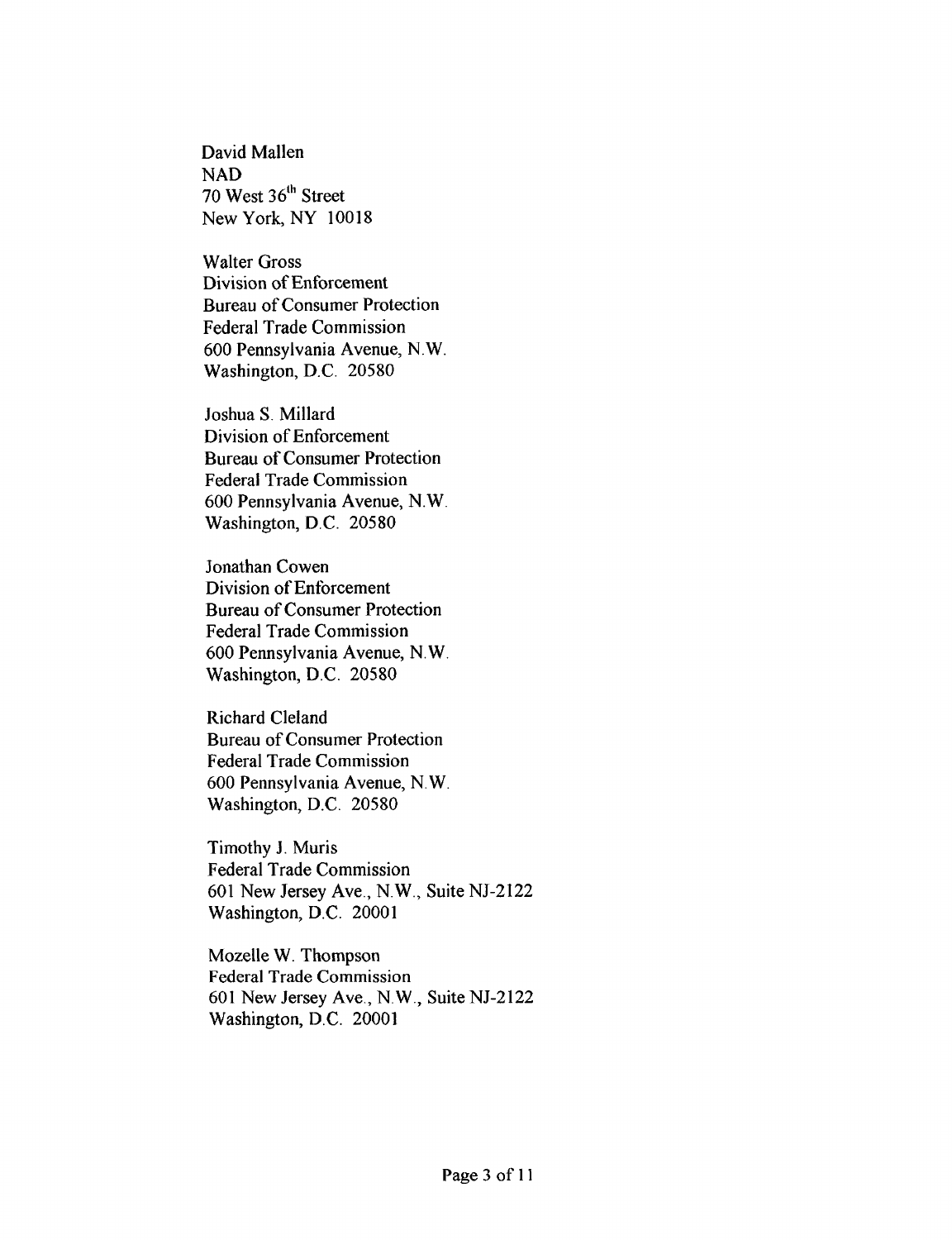Orson Swindle Federal Trade Commission 601 New Jersey Ave., N.W., Suite NJ-2122 Washington, D.C. 20001

Thomas B. Leary Federal Trade Commission 601 New Jersey Ave., N.W., Suite NJ-2122 Washington, D.C. 20001

Pamela Jones Harbour Federal Trade Commission 601 New Jersey Ave., N.W., Suite NJ-2122 Washington, D.C. 20001

J. Howard Beales, **111**  Bureau of Consumer Protection Federal Trade Commission 600 Pennsylvania Avenue, N. W Washington, D.C. 20580

Ken Shirley 97 South Red Willow Road Evanston, WY 82930

Bruce Frome, **MD**  415 North Crescent Drive, Suite 230 Beverly Hills, CA 902 10

Shimizu Foresight Building 3-5-2, Iwamoto-cho Chiyoda-ku, Tokyo 101-0032, Japan

C. Livieri Address Unknown

F. Novazi **Address** Unknown

R. Lorini Address Unknown

C.M. Colker **Address** Unknown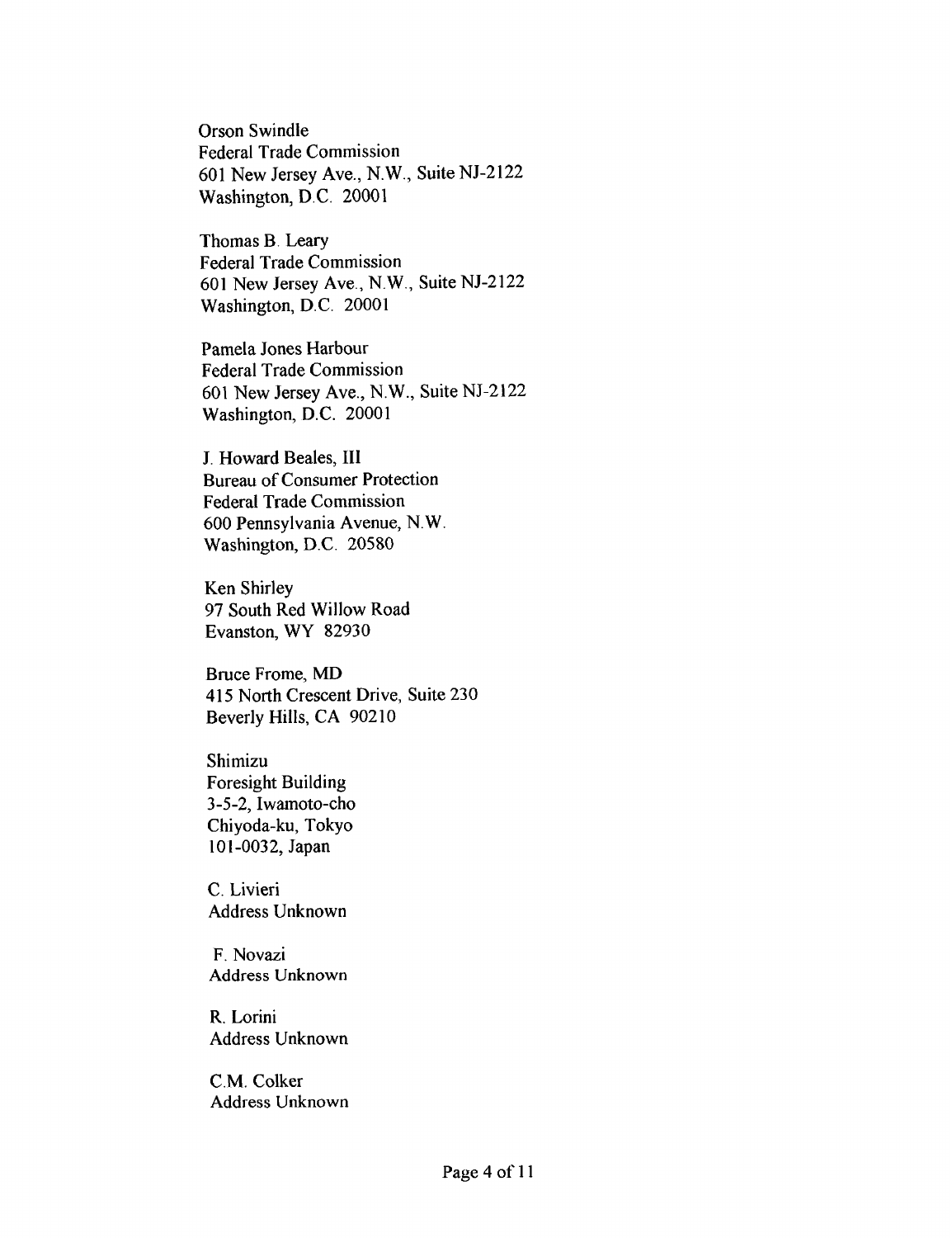**D.S. Kalman Address Unknown** 

**A. Minsh Address Unknown** 

**P.A. Daly Address Unknown** 

**D.R. Krieger Address Unknown** 

**A.G. Dulloo Address Unknown** 

**J.B. Young Address Unknown** 

**D. DeWitt Address Unknown** 

**M. Garavito Address Unknown** 

**J. Antonio Address Unknown** 

**D. Allison Address Unknown** 

**E. Boozer Address Unknown** 

**A. Aslrup Address Unknown** 

**R. Pasquale Address Unknown** 

**L. Landsberg Address Unknown**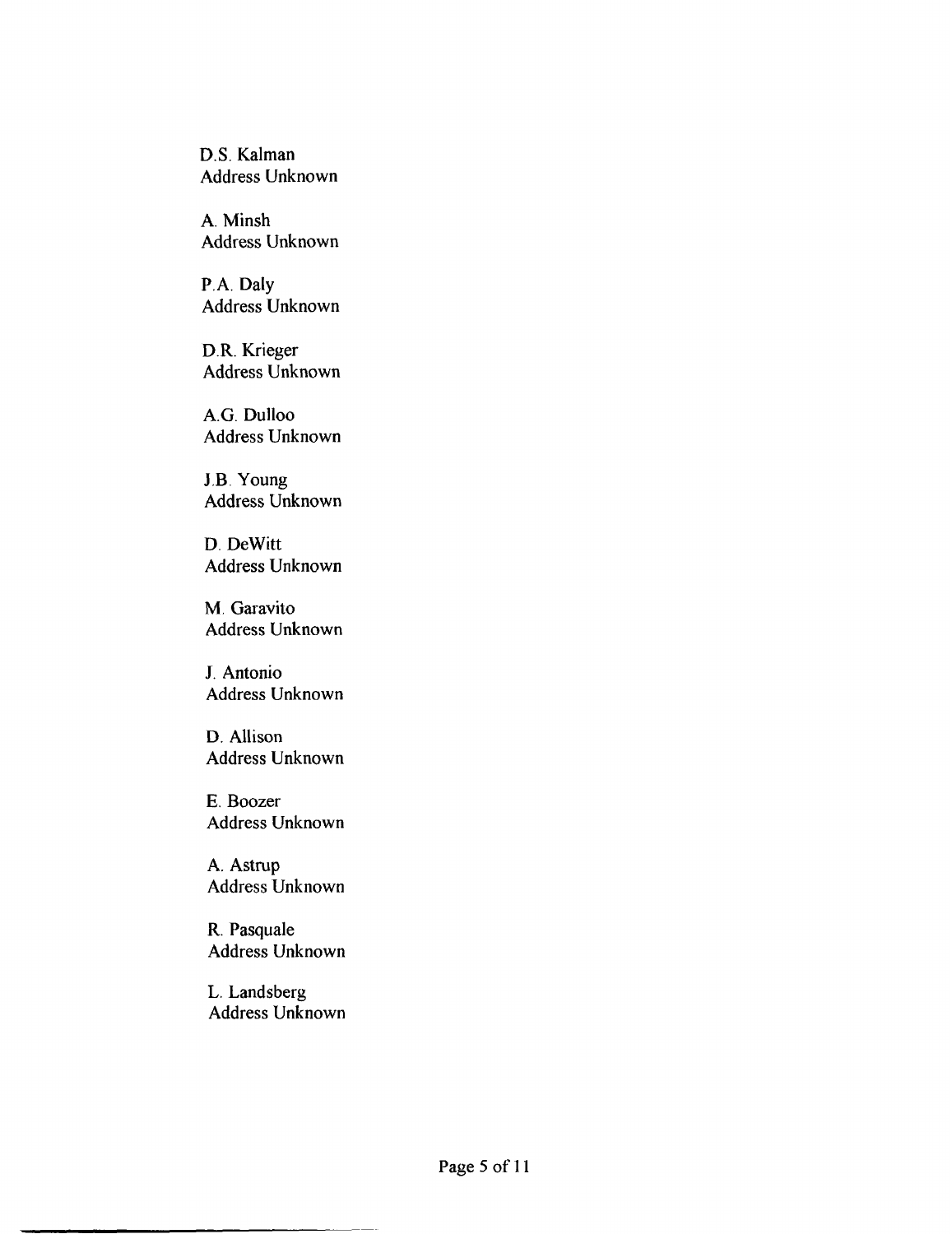Frank L. Greenway, M.D. Pennington Biomedical Research 6400 Perkms Road Baton Rouge, LA 70808-4 124

George A. Bray, M.D Address Unknown

H. Williman Address Unknown

P. Walde Address Unknown

P.L. Luisi Address Unknown

A. Gazzaniga Address Unknown

F. Stroppolo Address Unknown

David Heber Address Unknown

DermPharm A Division of DermTech International 15222-B Avenue of Science San Diego, California 92 128 (858) **61** 8-1328

2. A copy of, or a description by category and location of, all documents, data compilations and tangible things in the possession, custody or control of the respondent(s) that are relevant to the allegations of the Commission's Complaint, to the proposed relief sought, or to the defenses of the respondent(s):

- a. Challenged Product advertisements 5742 West Harold Gatty Drive, Salt Lake City, Utah **841** 16
- b. Substantiation for Challenged Product advertisements 5742 West Harold Gatty Drive, Salt Lake City, Utah 841 **16**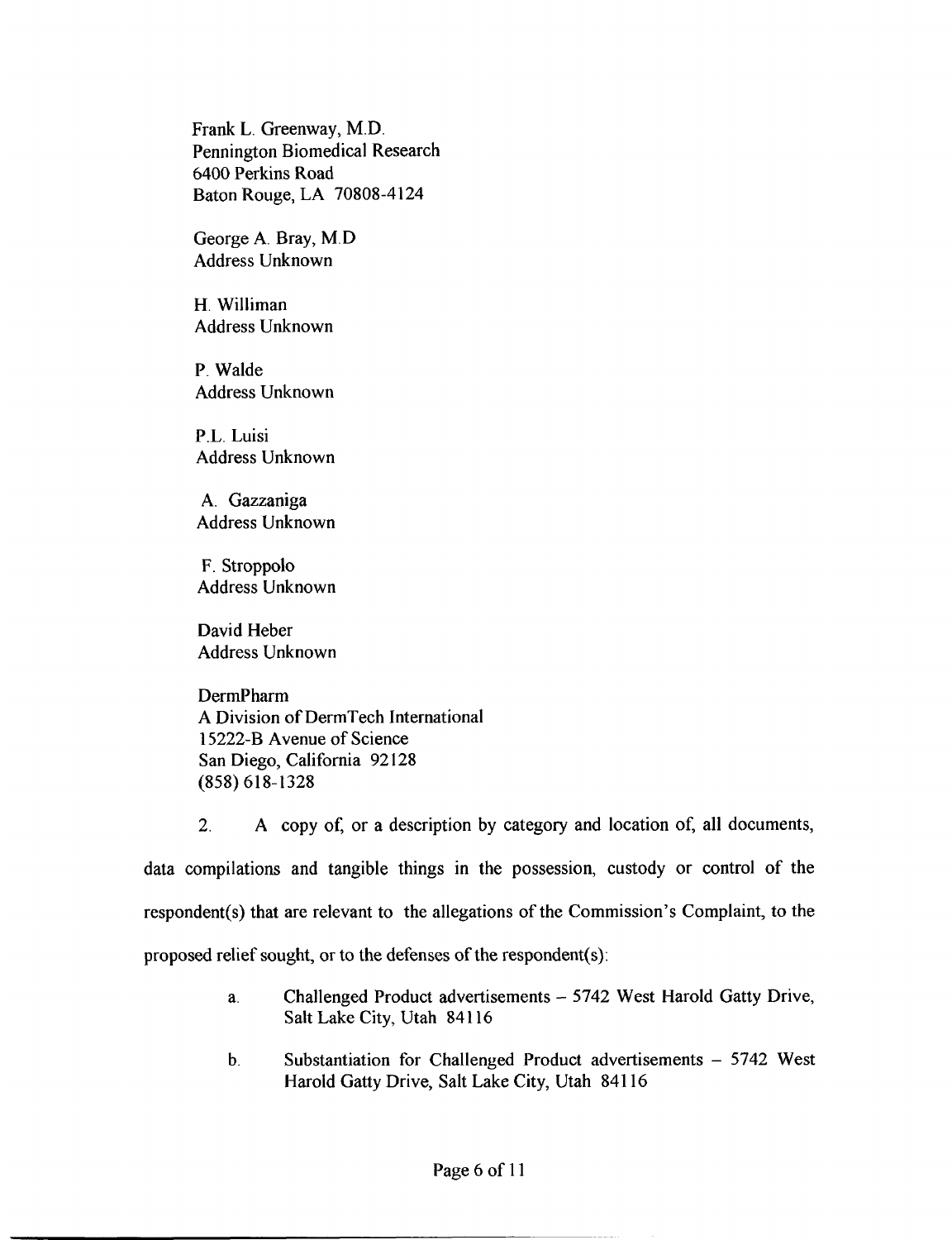- c. Formulation of Challenged Products 5742 West Harold Gatty Drive, Salt Lake City, Utah 841 16
- d. Structure and inter-relationships among corporate respondents  $-5742$ West Harold Gatty Drive, Salt Lake City, Utah **841** 16
- e. Customer correspondence and inquiries relating to the Challenged Products - 5742 West Harold Gatty Drive, Salt Lake City, Utah 841 16
- f. Packaging and Promotional Material for the Challenged Products -5742 West Harold Gatty Drive, Salt Lake City, Utah 841 16
- g. Customer Returns of the Challenged Products 5742 West Harold Gatty Drive, Salt Lake City, Utah 841 16
- **h.** Testing of the Challenged Products 5742 West Harold Gatty Drive, Salt Lake City, Utah **84** 1 16
- **1.** Consumer Surveys re Challenged Products 5742 West Harold Gatty Drive, Salt Lake City, Utah **84** 1 **16**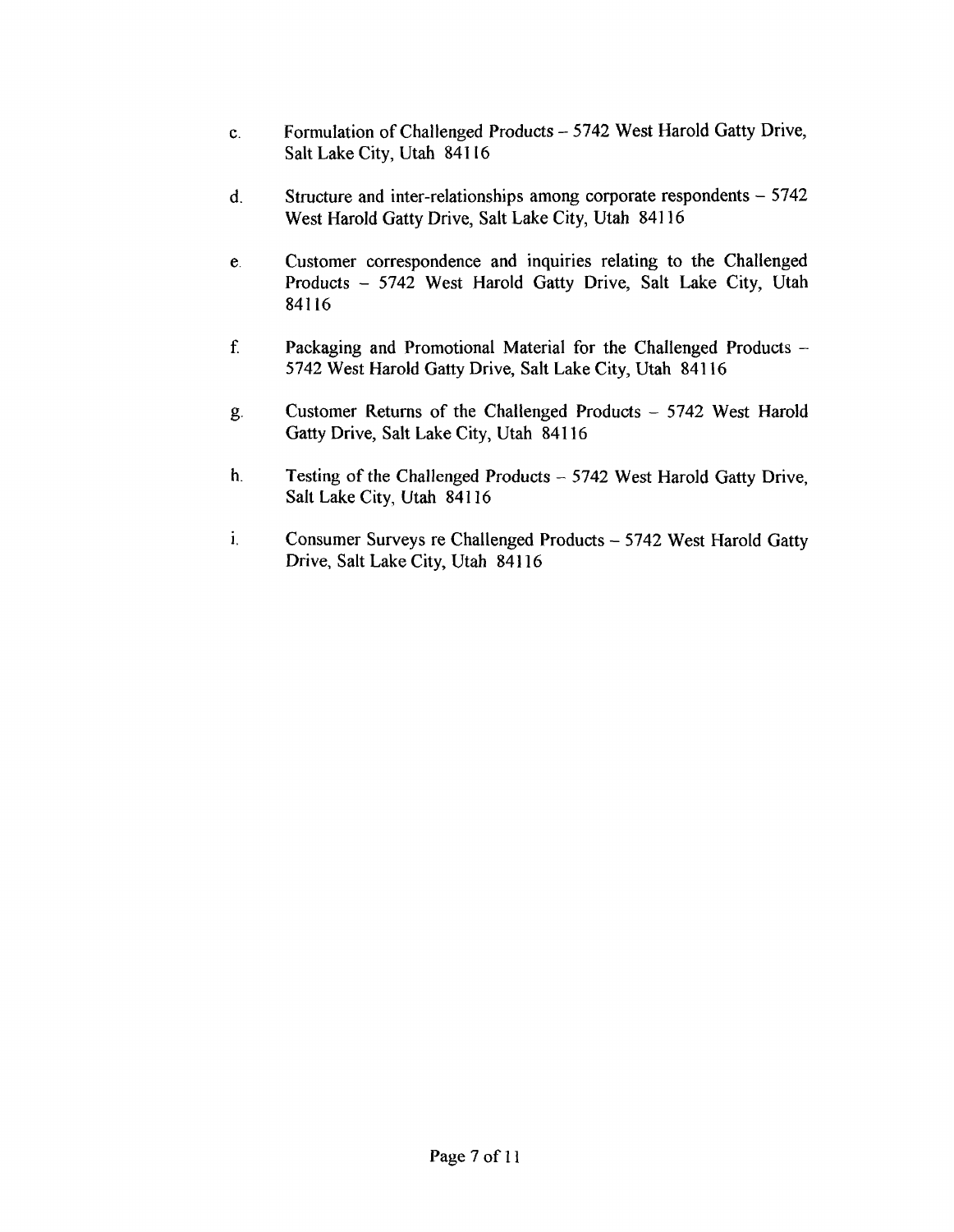$\mathcal{L}^{\perp}$ U

Mitchell K. Friedlander c/o Compliance Department 5742 West Harold Gatty Drive Salt Lake City, Utah 84116 Telephone: (801) 414-1800<br>Facsimile: (801) 517-7108

Pro Se Respondent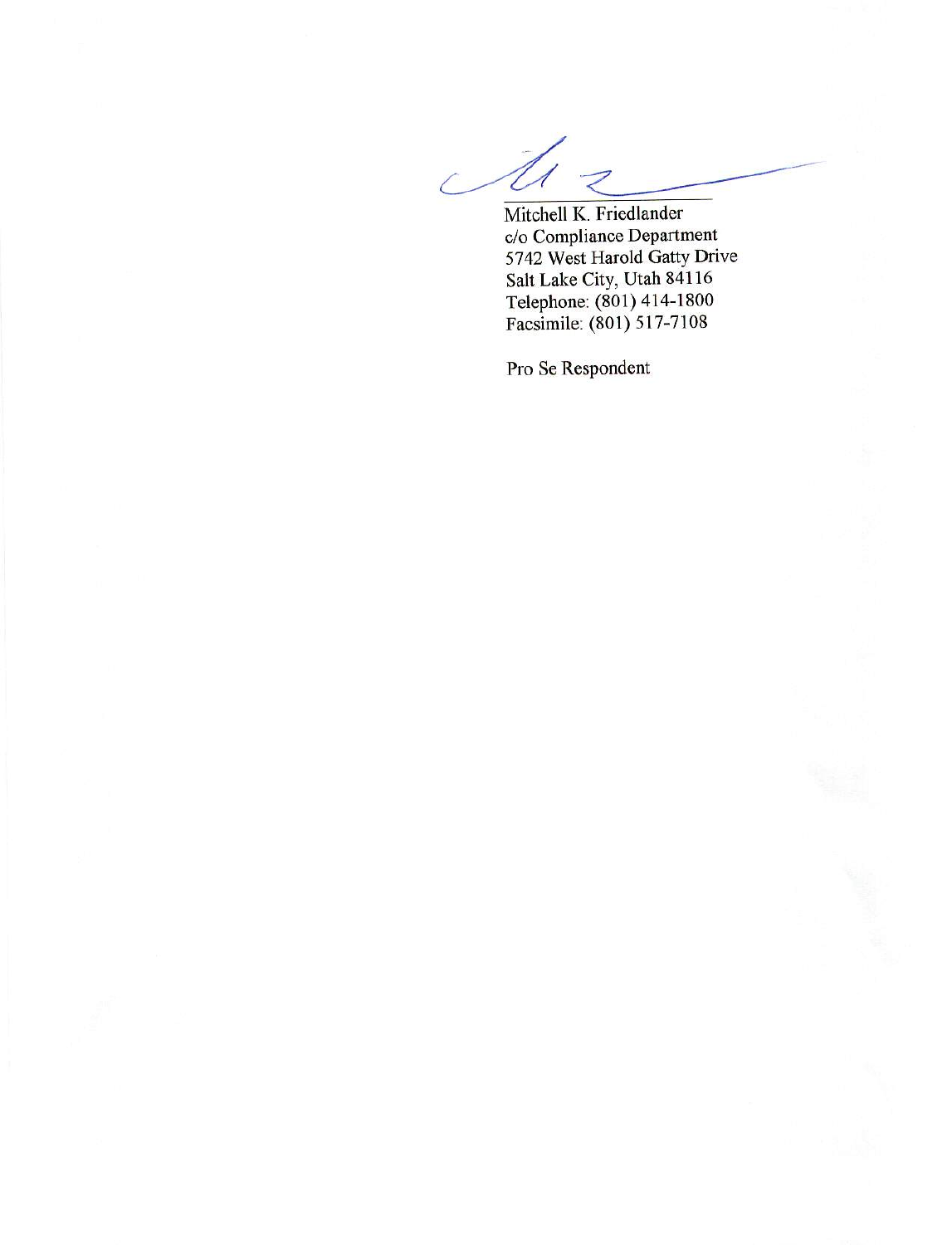## **CERTIFICATE OF SERVICE**

I hereby certify that on this 6th day of August, 2004, I caused to be served my **INITIAL DISCLOSURES** as follows:

One paper copy by first class U.S. mail and one electronic copy in PDF  $(1)$ format by electronic mail to:

Laureen Kapin Joshua S. Millard Robin F. Richardson Laura Schneider Walter C. Gross III **Federal Trade Commission** 600 Pennsylvania Avenue, N.W., Suite NJ-2122 Washington, DC 20580 Email: lkapin@ftc.gov jmillard@ftc.gov rrichardson@ftc.gov lschneider@ftc.gov wgross@ftc.gov

one paper copy via first class U.S. Mail to:  $(2)$ 

> Jeffrey D. Feldman Gregory L. Hillyer FeldmanGale, P.A. Miami Center - Suite 1920 201 South Biscayne Blvd. Miami, Florida 33131 For Respondents

Stephen E. Nagin NAGIN, GALLOP & FIGUEREDO, P.A. 3225 Aviation Ave.  $-3^{rd}$  Floor Miami, FL 33133-4741 For Respondents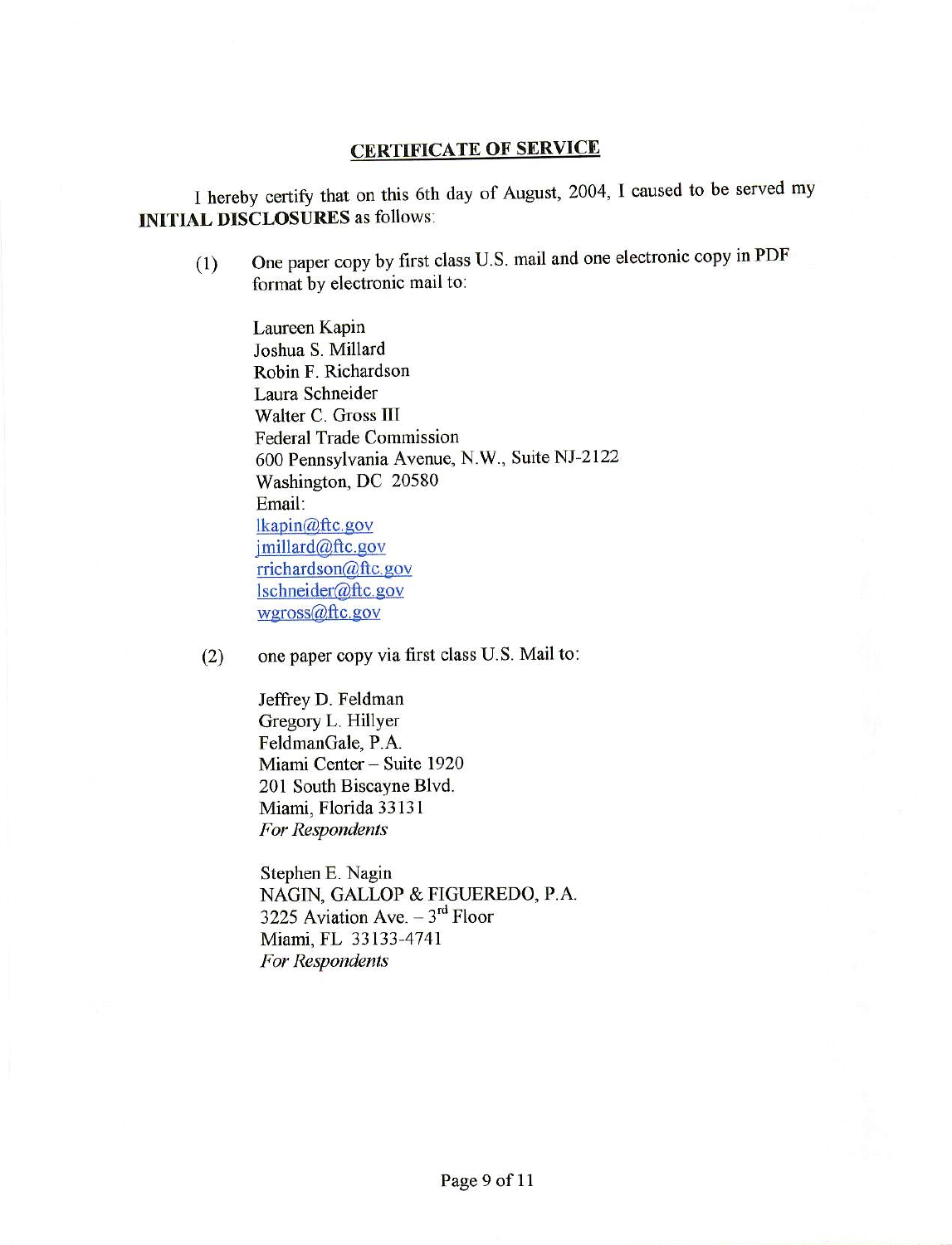Richard D. Burbidge Burbidge & Mitchell 215 S. State St., Suite 920 Salt Lake City, Utah 84111  $(801)$  355-6677  $(801)$  355-2341 (fax) rburbidge@burbidgeandmitchell.com For Respondent Gay

Ronald F. Price Peters Scofield Price 310 Broadway Centre 111 East Broadway Salt Lake City, Utah 84111 (801) 322-2002; ext. 103  $(801)$  322-2003 (fax) rfp@psplawyers.com For Respondent Mowrey